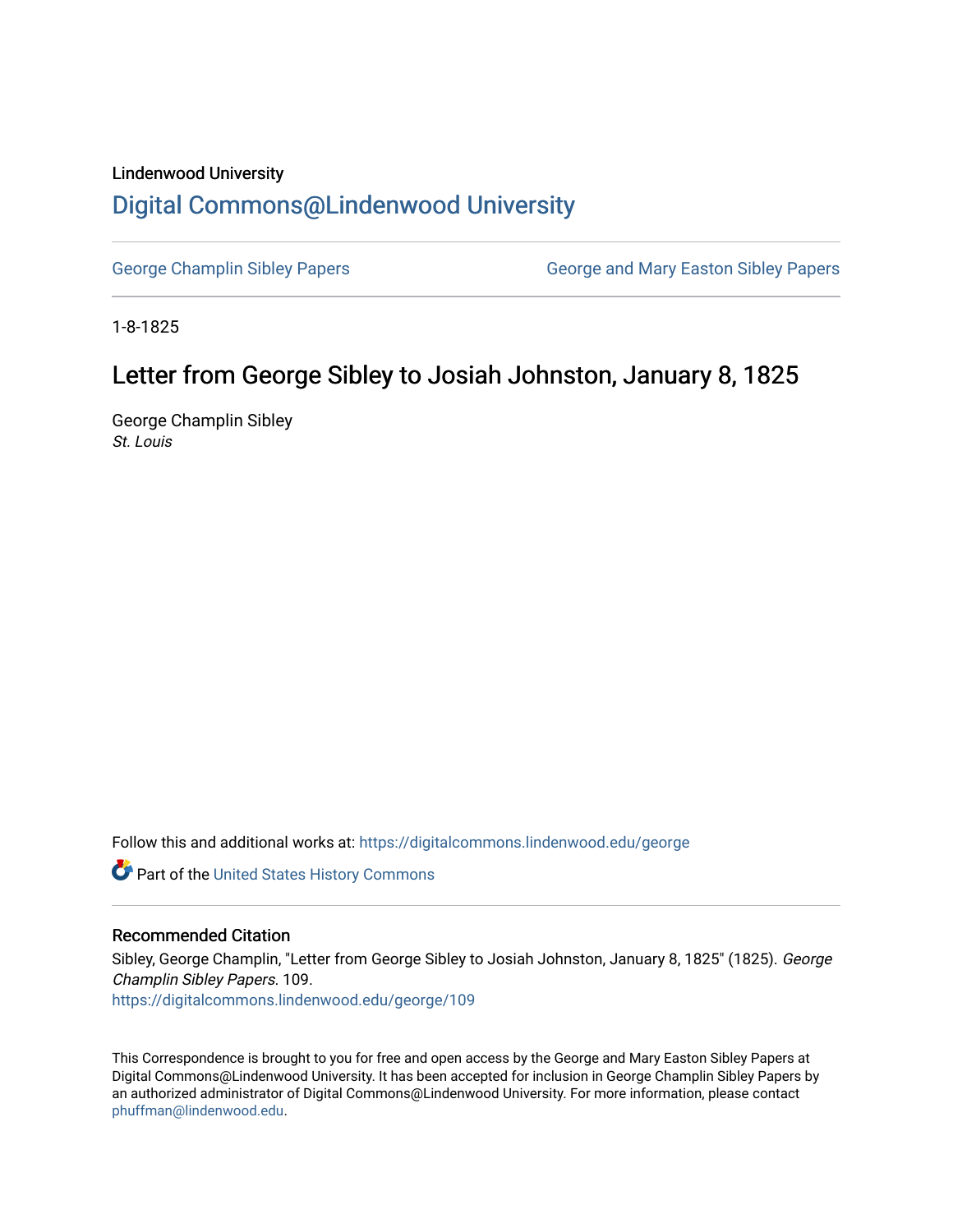#### Dear Sir,

I wrote you a few days ago from this place in relation to a matter of debt between me + the U. States – Since then I have seen in the papers, that Mr. Barton has proposed. some new enactment to effect the final and just settlement of claims to Land under the Law of Congress of 17 Feb. 1815 for the relief of the People of New Madrid . I do not know what Mr. Barton's precise views are; but am in hopes they may embrace the case of mine, that I asked you to examine at the Gen. Land Office, which I believe Mr. Barton is acquainted with. If you Sh. Think it proper that my Section ought to be allowed and patented, and Mr. Barton's proposition does not fully and clearly embrace it and provide for it being patented, I have thought that you might easily obtain such modifications of Mr. B's plan as to affect my object; and thus save me the trouble and offence of petitioning Congress, or instituting a suit. And to that end I have used the freedom of requesting your attention to the matter if necessary + proper-

You are already apprised, that the location I claim embraces my residence near Ft. Osage, and that I have expended considerable Money and labour in Building and improvements on this Land. it is therefore a matter of no small importance to me, to obtain as soon as possible a recognition of my claim at least; so as to prevent its being sold as Public Land; in the latter event, it is more than probable I Sh. have to buy my own improvements pretty dearly, or lose them entirely/ - That I am entitled to make the location somewhere – , there is no doubt – The Govt. actually owes me 640 Acres of Land; the particular Spot I ask has no especial value, except in the improvements that I have put upon it; and I declare to you, that if I had not made those improvements, I should care very little about the Land or Situation; as I could probably find twenty other Spots equally desirable, whereon to make my location, and where I might make it without objection – There seems to be a Notion at the Gov. Land Office, that the Land I claim is immensely valuable, and embraces some very valuable Public Buildings and improvements – this is a very erroneous Supposition, and even if true, ought not to have been urged agt. my claim – If you choose to take the time + trouble to read my Letter to Mr. Crawford on this Subject, you will there find the matter fully and, as I believe, fairly discussed. That Letter is, or ought to be, in the Office of Mr. Graham, who will no doubt give if it to you if you desire it. I am very anxious to hear from you, what you think of my claim, + what course I ought to pursue to perfect (?) my title, and will esteem myself much your debtor if you will do me the favour to write me as soon as convenient after you examine into the Subject. I am aware how much I ask of you, when I request your examination of so lengthy a document as if my Lt. + its accompanying papers, the more especially as you must doubtless have more important use for all your time during the Session of Congress ; I can only say, that I do not wish to intrude and shall be the better pleased with the favour you confer on me, the less it interferes with any other more important business. –

You are no doubt informed that the Trade to N. Mexico by S<sup>ta</sup>. Fee is becoming an interesting and important object to the People of this State. Our Western members in Congress have, it appears, made it their duty to intercede for some protection and encouragement to their Trade, which will probably be granted by Congress. Having lately engaged in That Trade, + intending to embark in it pretty extensively (provided I can see a pretty clear prospect ahead) I feel considerable solicitude about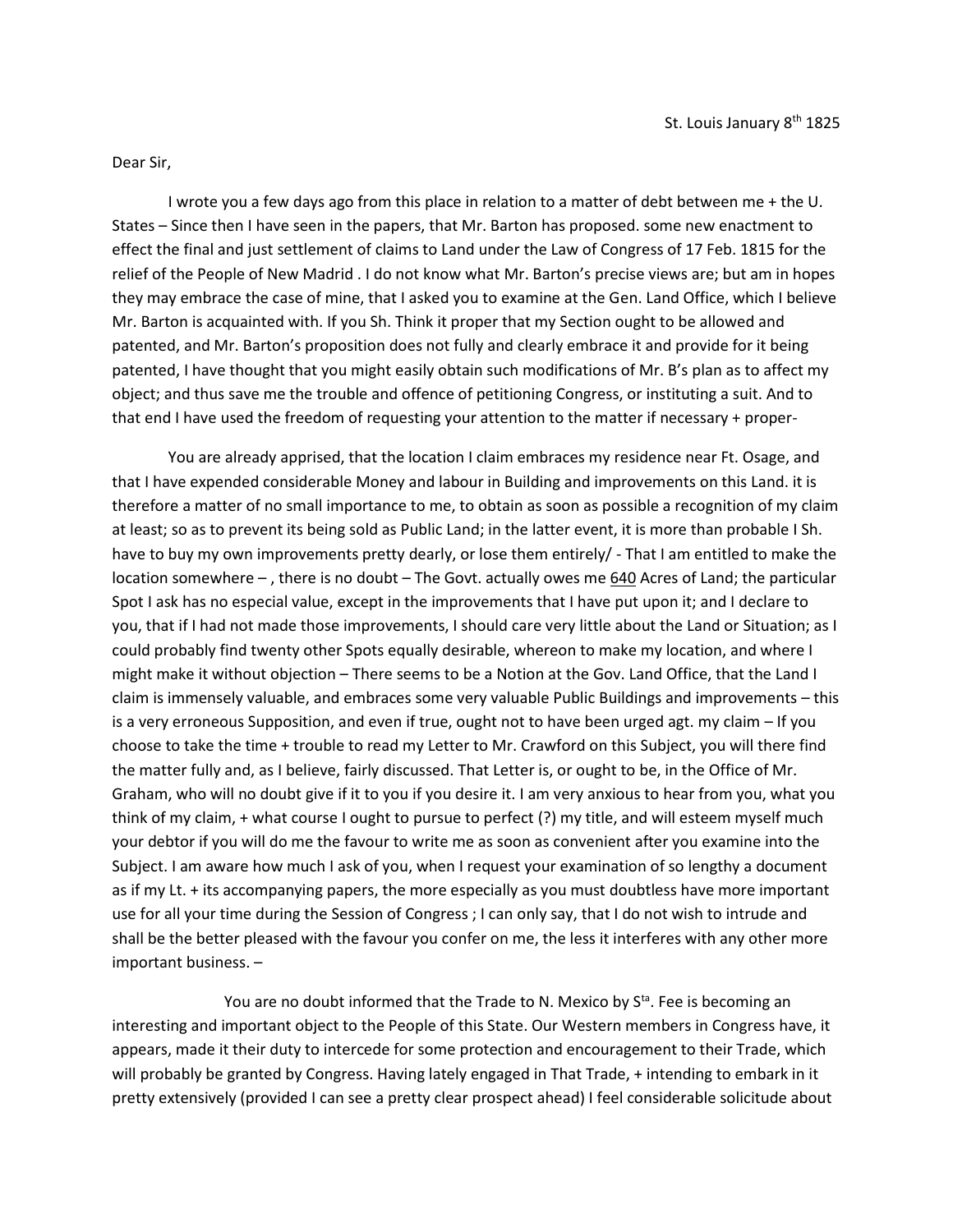it. and when Congress may afford it such aid as are necessary to afford Security to those who are, or who may hereafter be engaged in it – One very important and very necessary aid, is the Appt. of a Consul or Commercial Agent to reside at S<sup>ta</sup>. Fee; another would be a Military Post and Indian Agency at some suitable point between the Arkansas + the mountains. Another, some treaty arrangement with the Govt. of Mexico, placing the commercial intercourse between the two countries upon a just an liberal footing. at present the duties demanded by the Gov. of  $S<sup>ta</sup>$ . Fe upon the Goods taken there by our Traders + Merchants, are very exorbitant and irregular. –

As it is more than probable that Agencies will be established at  $S<sup>ta</sup>$ . Fee + on the Arkansas in reference to this Trade, I cannot omit to recommend through you to the executive (Sh. you feel any interest in the subject) two persons who are peculiarly well calculated to discharge the duties of those Agencies – For the first, I would beg to name Mr. Paul Baillio. This young Gentleman was formerly associated with me in my Agency near the Osages, so that I am well acquainted with his merits and qualifications. He Speaks + writes well, the Spanish, French + English Languages. Was educated a Merchant, Has been to South America, the West Indies +. has a pretty good knowledge of the manners + customs of the American Spaniards. He is now at S<sup>ta</sup>. Fee, where he has doubtless formed many acquaintances + made some friends. He is very much esteemed + and respected here; and I am very confident that no appt. could be made that would give such general satisfaction here, as would that of Mr. Baillio - The Govt. could not in my opinion make a more judicious selection - Mr. L. M. Kenney (?) (late subt. of his Trade) will take a pleasure in satisfying you further concerning this amiable + excellent young Man, whose History he is acquainted with, and which will interest + entertain you exceedingly, if you think it proper to enquire for it  $-$ 

The Agency on the Arkansas could not be better filled than by the Appt. of Major W. Bradford, late of the Army. That Gentleman is previously calculated for such an employment; and would, I have no doubt give entire Satisfaction to all concerned. I believe he is well known to Genl. Jackson, who will probably join in recommending him. –

#### If these two important Agencies

should happen to fall into the hands of incompetent persons, it were far better not to have established them at all; for as much reliance will be placed in their influences and official capacity, those Trading to N. Mexico will be thrown off their guard in some degree and omit to take the customary precautions for their Security; so that if they find us and \_\_ protection at the hands of the Agents of the Govt. they will run the hazard of being plundered by the Indians and imposed on by the Mexican authorities at  $S^{ta}$ . Fee. \_\_ . – Mr. Baillio and Major Bradford would both be sufficiently active and vigilant. Major B. is well known to be uncommonly well qualified to deal with and control Indians, especially such as are wild and Savage in their habits. If Any Man can protect our March Ft. + Traders from Indian depredation on the route to S<sup>ta</sup>. Fee, I am well persuaded Major B. can.

And I am equally confident that Mr. Baillio, would be found quite as efficient and useful an Agent at  $S^{ta}$ . Fe –